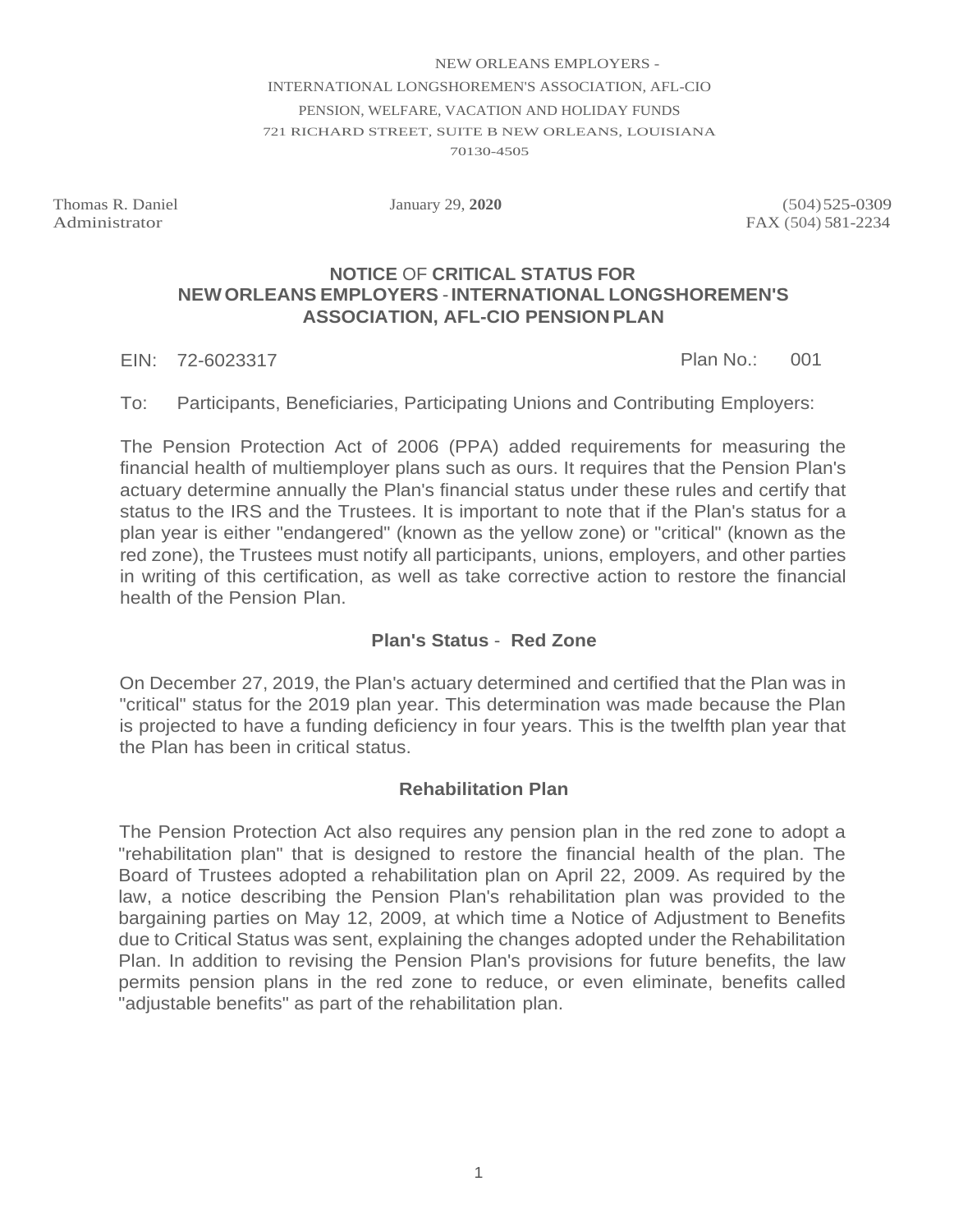## **Pension Plan Changes**

 changes to the Pension Plan in order to improve the financial health of the Plan. The Plan's participating Unions and contributing Employers agreed to a schedule of changes as set forth until age 62, elimination of subsidies in the pre- retirement 50% survivor benefit for terminated vested participants with spouse as beneficiary, elimination of subsidies in the post-retirement 50% joint and survivor benefit for active and terminated vested participants with spouse as beneficiary, and elimination of the pre-retirement lump sum estate death benefit to the extent it On April 22, 2009, the Board of Trustees adopted a rehabilitation plan that proposed various under the preferred schedule of the rehabilitation plan. A notice describing those changes was sent on May 12, 2009. The changes generally apply to participants whose benefit commencement date is after October 1, 2009. The changes include changes to the early retirement reductions for participants below age 62 with 30 or more years of creditable employment, elimination of the 30% and 20% supplemental benefits payable from retirement exceeds \$5,000.

# **Adjustable Benefits**

 In addition to the changes described above, the Plan offers the following adjustable benefits that may be reduced or eliminated as part of a future amendment to the Rehabilitation Plan:

- Disability benefits (if not yet in pay status),
- • Early retirement benefit or retirement-type subsidy (such as the 30-Year Service Pension),
- • Subsidized Qualified Pre-Retirement Survivor Annuity (QPSA) for active participants,
- Death Benefits, and
- Optional Forms of Payments.

 reductions may only apply to Participants and beneficiaries whose benefit commencement date is on or after 10/01/2009. No reduction of adjustable benefits will reduce the level of your If additional benefit reductions become necessary and the Rehabilitation Plan is amended, you will be notified in a separate notice and provided an explanation. Any additional basic benefit payable at normal retirement.

### **Where to Get More Information**

 Since the law requires that the Plan's funding status be reviewed and certified annually, will be receiving formal Annual Funding Notices giving other details about the Plan's finances, in addition to other communications about the Plan that the Trustees send out from time to time. If you have any questions about this notice or about the Plan generally, please contact: notices like this one will be sent each year if the plan is in critical or endangered status. You